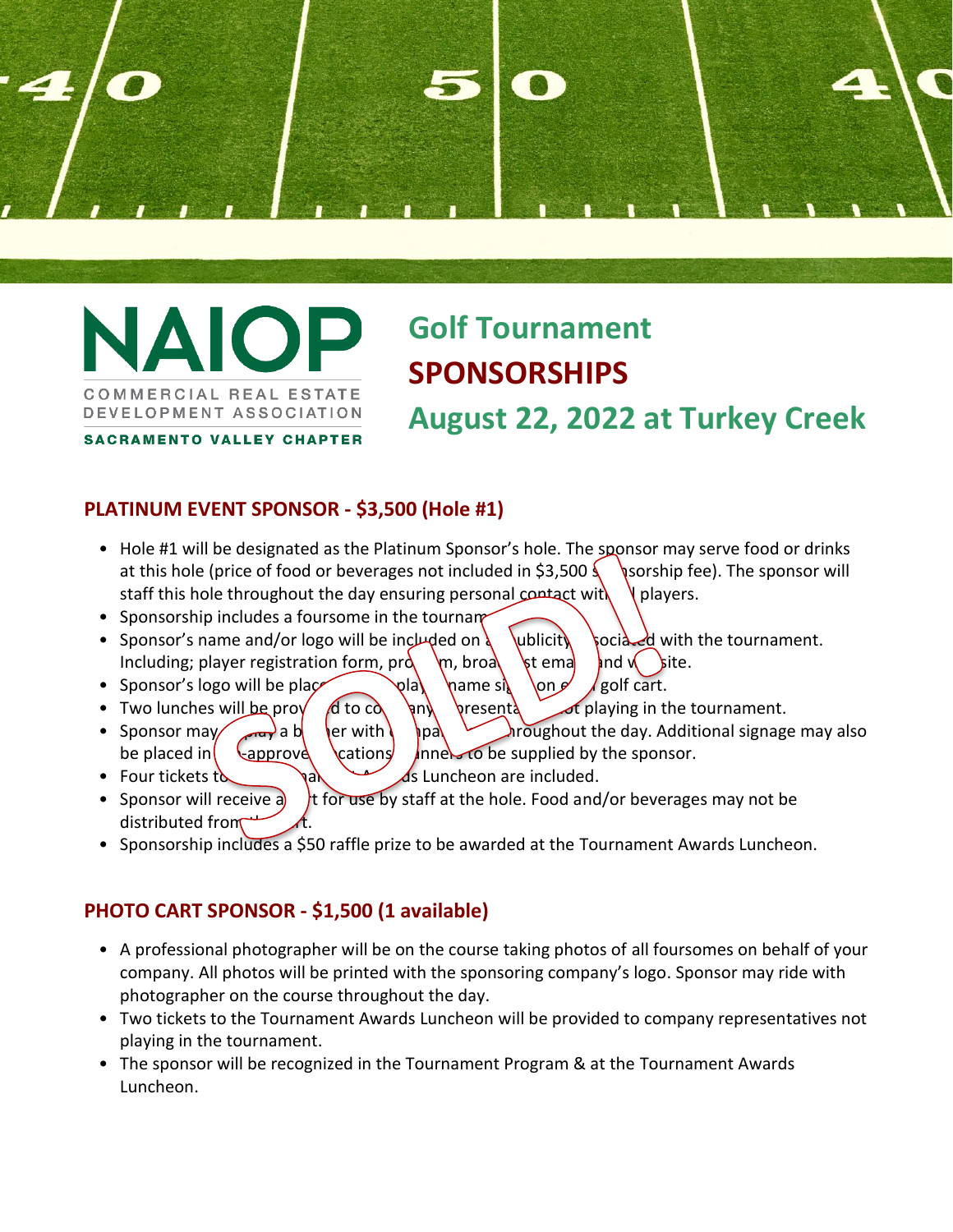#### **TOURNAMENT AWARDS LUNCHEON SPONSOR - \$1,500 (1 available)**

- Sponsor banner will be displayed in the banquet hall. Banners to be supplied by the sponsor.
- Sponsor will be recognized during the Tournament Awards Luncheon.
- Luncheon tickets with company logo will be given to all attendees.
- Table tents will be displayed at each table with the sponsoring company's logo.
- Four tickets to the Luncheon will be provided to company representatives not playing in the tournament.
- Sponsorship includes a \$50 raffle prize to be awarded at the Tournament Awards Luncheon.
- Sponsor will be recognized in the printed Tournament Program.
- Sponsor will be given a cart to tour the course throughout the day.

#### **CHIPPING CONTEST SPONSOR - \$850 (1 available)**

- A \$100 prize is included with this sponsorship.
- The tickets for 2 free chip shots will include the sponsoring company's name and logo. Additional chip shots will be sold for 2 for \$5. Additional tickets can be sold by the sponsor at the Chipping Contest.
- Sponsor will have a company representative staffing the Chipping Contest.
- Two Tournament Awards Luncheon tickets will be provided to company representatives not playing in the tournament.
- A sign will be prominently displayed at the Chipping Contest announcing the sponsor. The sponsor will be recognized in the printed Tournament Program & during the Tournament Awards Luncheon.
- A cart is not included with this sponsorship. Sponsor may not tour the course.

#### **PUTTING CONTEST SPONSOR - \$850 (1 available)**

- A \$100 prize is included with this sponsorship.
- The tickets for 2 free putts will include the sponsoring company's logo. Additional putts will be sold for 2 for \$5.
- Additional tickets can be sold by the sponsor at the Putting Contest. Sponsor will have company representatives staffing the Putting Contest.
- Two Tournament Awards Luncheon tickets will be provided to company representatives not playing in the tournament.
- A sign will be prominently displayed at the Putting Contest announcing the sponsor.
- The sponsor will be recognized in the printed Tournament Program & during the Tournament Awards Luncheon.

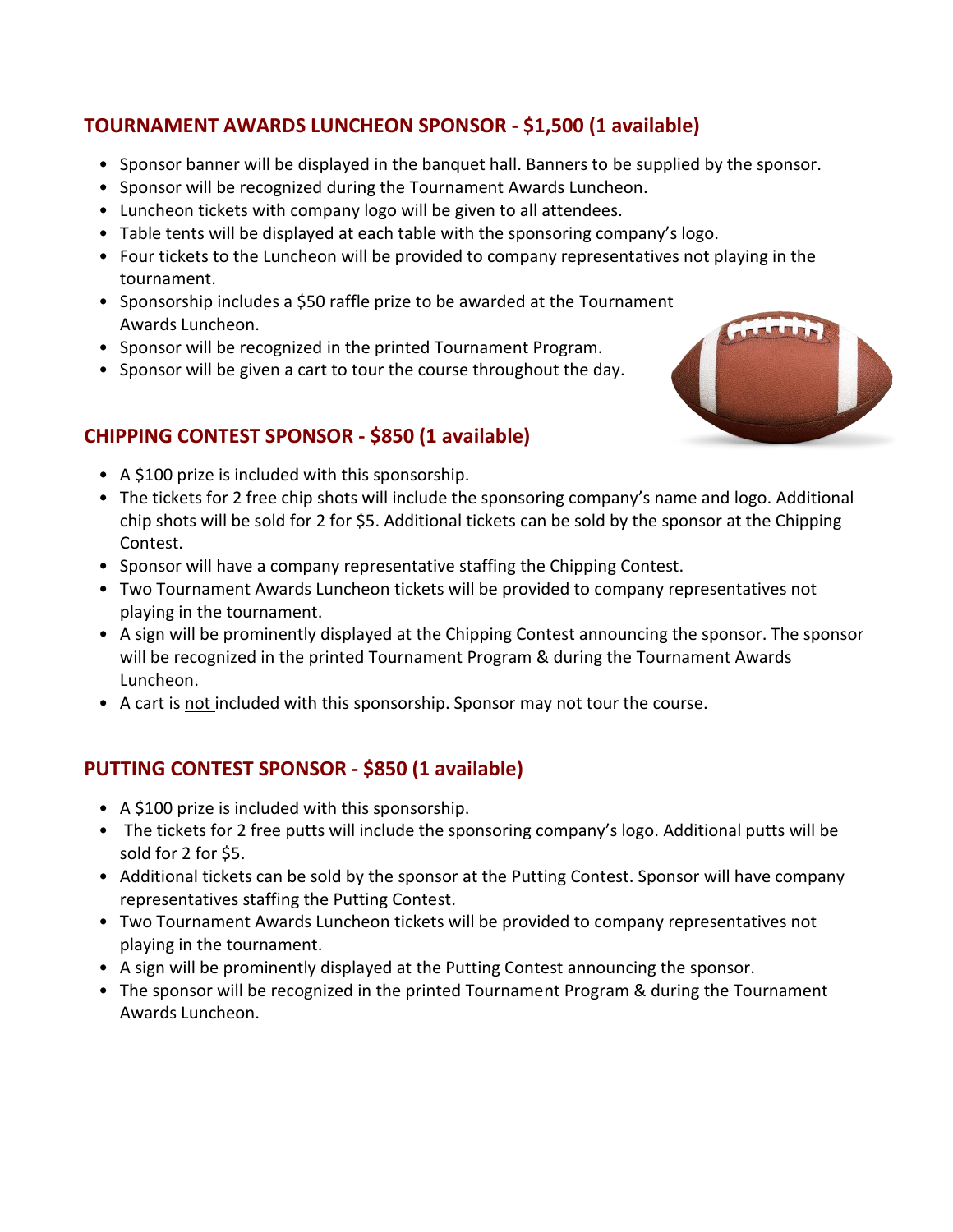#### **BREAKFAST SPONSOR - \$650 (1 available)**

- Sponsor may elect to provide and serve alcoholic beverages from this sponsorship (i.e. mimosas).
- A sign, provided by NAIOP SAC, will be prominently displayed at the breakfast area announcing the sponsor.
- Two tickets to the Tournament Awards Luncheon will be provided to company representatives not playing in the tournament.
- A cart is included with this sponsorship. Sponsor may tour the course throughout the day.
- The sponsor will be recognized in the printed Tournament Program and at the Tournament Awards Luncheon.

### **BEVERAGE CART SPONSOR - \$800 (2 available)**

- Sponsors are responsible for providing any alcoholic beverages they wish to serve. A sign for the golf cart will be provided announcing the sponsor.
- Two lunches and two tickets to the Tournament Awards Luncheon will be provided to company representatives not playing in the tournament.
- The sponsor will be recognized in the printed Tournament Program.
- Cart sponsors are obligated to follow appropriate golf cart etiquette.
- Sponsors to supply ice chest, ice and bungee cords to affix cooler to the cart.

#### **DRINK HOLE SPONSOR - \$600 + cost of drinks**

#### **(8 Available – Hole # 3, 5, 7, 9, 11, 13, 15, 17)**

- The sponsor will serve drinks at a specified hole (sponsor is responsible for purchasing whatever beverages they would like to serve).
- One golf cart will be provided for each hole sponsor to go to and from the clubhouse. A sign, provided by NAIOP SAC, will be prominently displayed at the hole announcing the sponsor.
- Two lunches and two tickets to Tournament Awards Luncheon will be provided to company representatives not playing in the tournament.
- The sponsor will be recognized in the printed Tournament Program.
- Course sponsors are encouraged to decorate within the "College Football" theme.

## **FOOD HOLE SPONSOR - \$500 + cost of food (9 Available – Hole # 2, 4, 6, 8, 10, 12, 14, 16, 18)**

- One golf cart will be provided for each hole sponsor to go to and from the clubhouse. The sponsor will serve food at a specified hole (sponsor is responsible for purchasing whatever food items they would like to serve – no alcoholic beverages allowed from these holes).
- A sign, provided by NAIOP SAC, will be prominently displayed at the hole announcing the sponsor.
- Two lunches and two tickets to the Tournament Awards Luncheon will be provided to company representatives not playing in the tournament.
- Course sponsors are encouraged to decorate within the "College Football" theme.